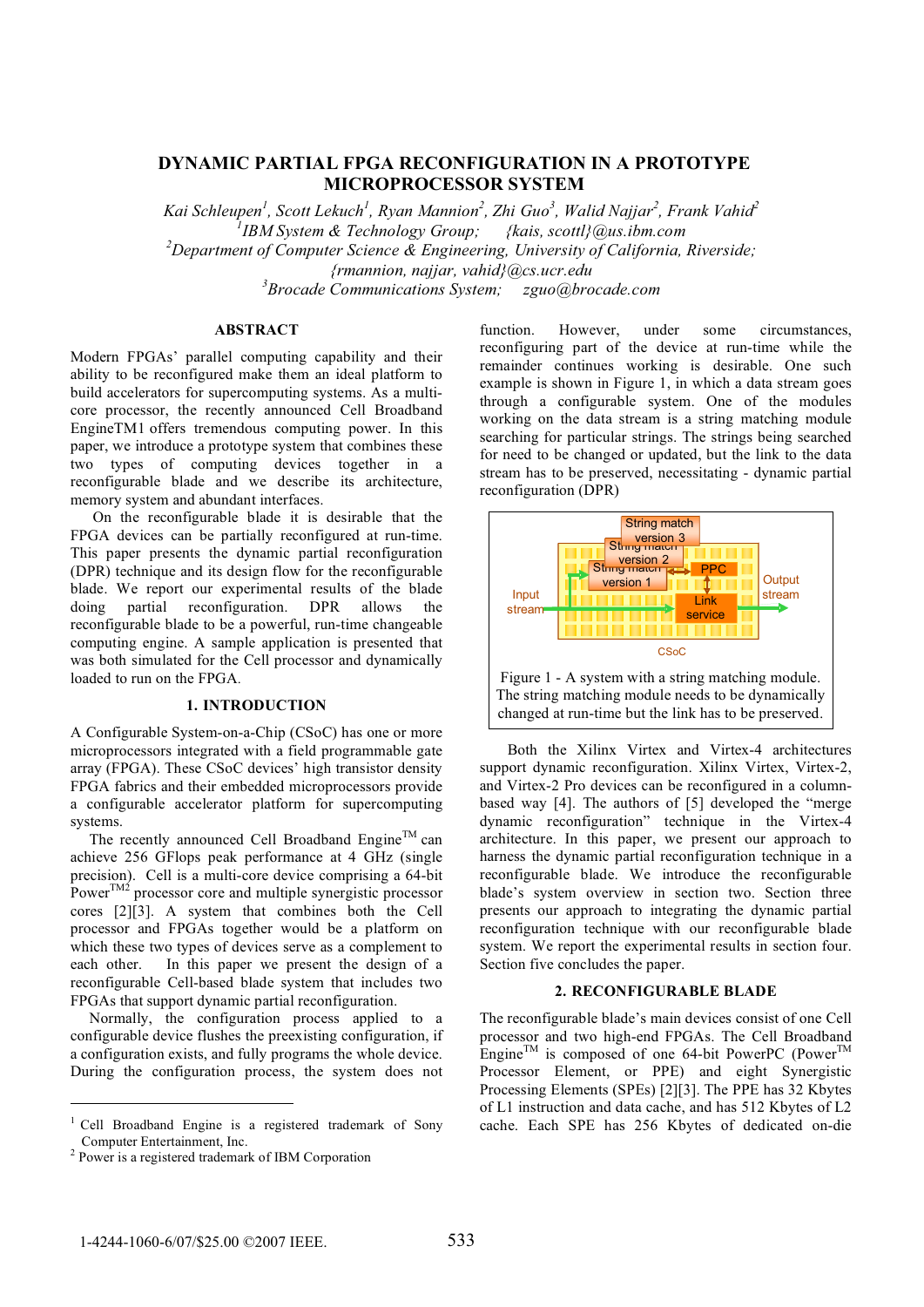memory, known as a Local Store (LS). Both the PPE and the SPEs support Single-Instruction-Multiple-Data (SIMD). Figure 2 depicts the system overview of the reconfigurable blade, on which there is one Virtex-4 LX160 FPGA ("FPGA #1") and one Virtex-4 FX100 FPGA ("FPGA  $#2"$ ). The XDR<sup>TM</sup> DRAM memory system is connected to one end of the Cell processor. The XDRAM memory system delivers high memory bandwidth. The FlexIO<sup>TM3</sup> [6] interface provides the connection between the other end of Cell and FPGA #1. The Rambus FlexIO Interface is a high-speed bus supporting a wide range of operating speeds. Capable of data rates from 400 Mbps to 8.0 Gbps, FlexIO interfaces are designed for low-cost consumer systems utilizing cost-effective packages and boards.



FlexPhase circuit technology is a major departure from traditional circuit technologies. It enables precise, per bit, on-chip alignment of data and clock, eliminating the need for PCB trace length matching and PCB timing constraints. This results in logic systems capable of multi-GHz data rates that are simpler, more compact, and lower in cost. FlexIO interface offers a high bandwidth between the Cell processor and the FPGA chip.

The FPGAs each have their own local memory connections, either to DDR1, DDR2 or SRAM. A multi lane high-speed SERDES bus forms the interconnection between the two FPGAs and can achieve up to 5 GB/s bidirectional bandwidth. The reconfigurable blade has an abundant array of interfaces, including PCI express, PCI, an IDE hard-disk interface, DVI, dual high speed Ethernet channels, an high speed expansion connector, a Xilinx SystemACE compact flash card interface, USB, etc. The blade has 4,606 components in total.

The two configurable devices, FPGA #1 and FPGA #2 are both Xilinx's high-capacity FPGAs. The former suites high-performance logic-intensive applications, while the latter (with two PowerPC405 hardware macros) suites embedded applications. These two devices are connected in the same boundary scan (JTAG) chain, as well as a SystemACE device (the Xilinx compact flash solution peripheral). FPGA #1's SelectMap interface is connected with FPGA #2.

### **3. DPR ON THE RECONFIGURABLE BLADE**

In this paper, we only discuss the dynamic partial reconfiguration in the FPGA #2 FPGA. The same technique can be used to partially reconfigure either one FPGA or both.

#### **3.1. The blade's reconfiguration system**

Figure 3 shows the reconfiguration system on the reconfigurable blade. In FPGA #2, the dynamically



reconfigurable portion is a *PLB accelerator*, which has multiple implementation versions but only one of the implementations is instantiated in hardware at one time. The *PLB accelerator* is connected with one of the two PowerPC 405s through PLB (processor local bus). Notice that the accelerator is interfaced to the PLB through the bus-macros. The bus-macros are disabled/enabled by *Bm* enable, which is an OPB (on-chip peripheral bus) module. The OPB SystemACE module, *CF module,* provides an interface between the PPC405 and the microprocessor in the SystemACE device.

#### **3.2. DPR design flow**

Figure 4 shows the reconfigurable blade's dynamic partial reconfiguration design flow. Bus-macros are inserted between the accelerator (the dynamic module) and the

<sup>&</sup>lt;sup>3</sup> XDR and FlexIO are registered trademarks of Rambus, Inc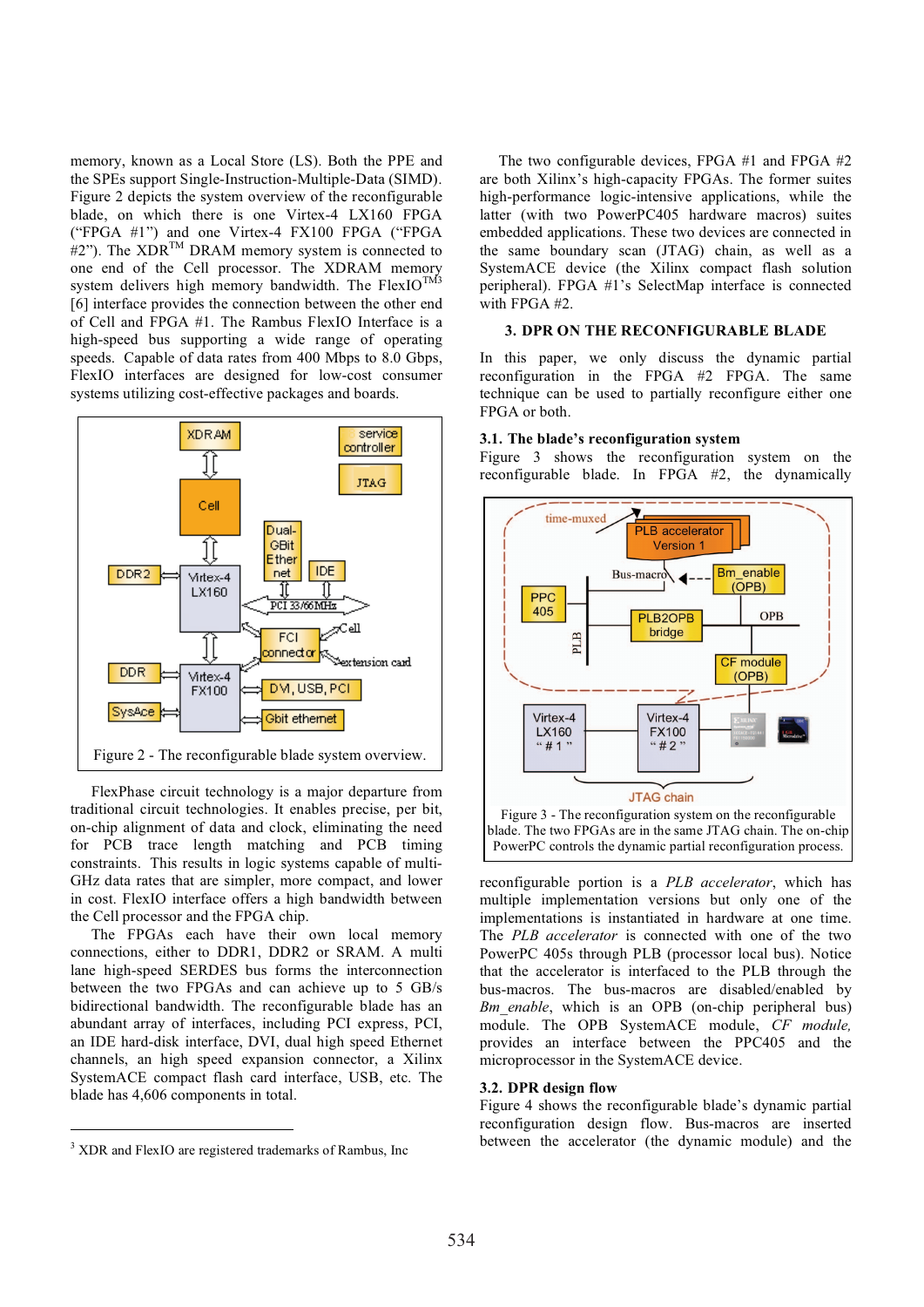

static portion to provide the locking routing. The only exception is the global clock signals, which go into the dynamic module directly, since the configuration of clock resources is separate from the configuration of logics and therefore partial configuration does not change the global clock signals' routing. At the time of this paper's writing, Xilinx's partial reconfiguration place-and-route tool requires that all the global clock resources need to be at the top level of the design. Any wrapped global clock resources, such as DCMs (digital clock manager), should be moved to the top level of the design. Another issue is that the constant signals (zeros and ones, commonly seen in bus signals) passing the static-dynamic boundary through bus-macros cannot always be successfully recognized as "connections" by the partial configuration tool. One solution is manually assigning the constant signals to Gnd/Vcc rather than wiring the signals to bus-macros. We use Xilinx PlanAhead to perform floor planning and manage the partial reconfiguration implementation flow to generate the full and partial bit files.

The two FPGAs in our system are configured by the JTAG chain, as shown in Figure 3. The compact flash card provides the storage for the full and partial configurations. FPGA #2's full configuration file and executable, and FPGA #1's full configuration file, are formatted to JTAG instructions separately, and then are concatenated together. The concatenated full configuration for both the two FPGAs is converted to an ACE file. Each version of the partial configuration file is also converted to an ACE file. When generating the partial configuration ACE file, we set the option that prevents the JTAG chain from flushing FPGA #1's configuration.

# **3.3. DPR work flow**

A subroutine running in one of FPGA #2's PowerPC405s controls the partial reconfiguration flow. During partial reconfiguration, the bus-macros from the dynamic portion to the static portion have to be disabled. Otherwise, the unpredictable signal toggling during partial reconfiguration

would drive the system, including the PowerPC405, to an unknown status.

### **4. EXPERIMENTAL RESULTS**

We take the string matching example in Figure 1 as an experimental application and report the experimental results in one of the system's FPGAs and the simulation results for the Cell processor.

#### **4.1. Hardware accelerator performance**

We set up a system as shown in the dashed region in Figure 3 in FPGA #2. The input data stream fed into the dynamic accelerator module consists of two 32-bit words per cycle. For each 32-bit input stream, the accelerator checks the current word, the word shifted by one, two, and three bytes with a 32-bit string pattern. The calculation is equivalent to four 32-bit comparators. 64 32-bit patterns are being checked simultaneously. Therefore, for one input word, the accelerator performs 256 (4 x  $64 = 256$ ) comparisons, as shown in Figure 5. For both the two 32-bit input streams, the whole computation is equivalent to 512 32-bit comparators. We have two versions of the accelerators, differing by patterns.

In FPGA #2, a 13x120 array of CLBs is dedicated to the dynamic accelerator. The overall system area cost is 5,455 slices, while the accelerator costs 3,264 slices. The throughput of the accelerator is two words per clock cycle.